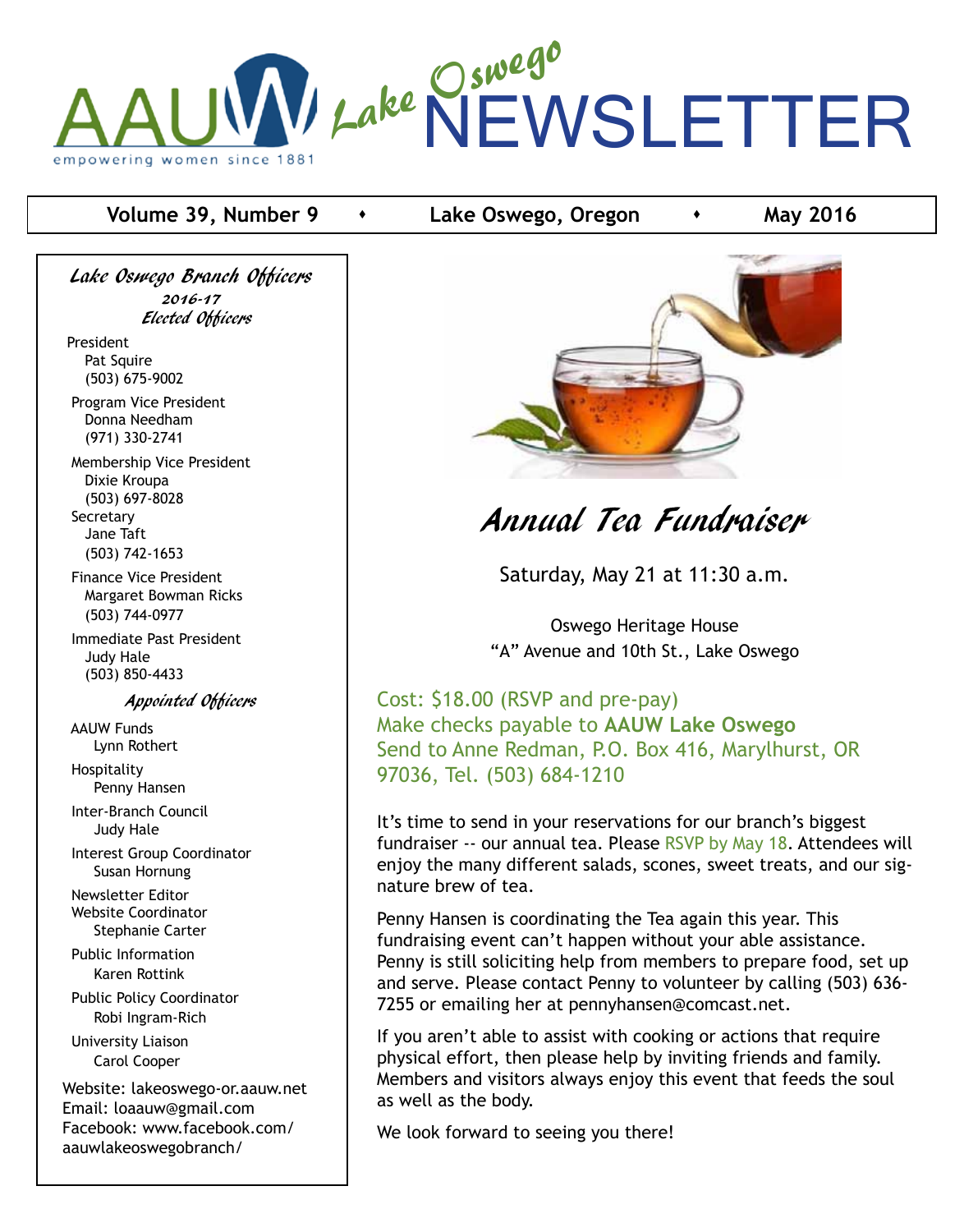### **Page 2 A May 2016**



Photo from left: Pat in park above Lisbon.

# Squire's Scribblings

by Pat Squire, President

Congratulations to everyone in our branch for hosting a welcoming brunch and celebration in honor of new members, new officers, and named gift honorees! The April brunch was a huge success, and it is a true representation of our branch: inclusive, generous, participatory, honoring, and interesting!

Thanks to everyone who made this event such a success: To Jane and Stephanie for the brunch idea in the first place; to those two and Karen, Lynn, Margaret and Penny for providing food; for Penny, Karen (and whoever else helped!) for set-up and organization; to Carol Cooper and Marty Marharg for invitations and welcoming new members and introducing them; to Susan for the book sale and for the interest group

presentations; to all interest group representatives for your words of welcome; to everyone who, as usual, pitches in and helps out in any way you can; and to all our wonderful new members for joining and attending!

Congratulations to our new officers Dixie Kroupa, Donna Needham, and Margaret Ricks! Welcome to the board, and we are all looking forward to working with you.

And lastly, congratulations to our two highly deserving recipients of the very special "Named Gift Honoree" award, JoAnn Siebe and Susan Hornung (read about them elsewhere in this newsletter). You both set a great example for all of our members.

A number of us went to the AAUW State Convention in Medford at the end of April, so we will have some reports to share with you in the June issue.

And now on to our final event of the year, the Tea/ Luncheon on Saturday, May 21. This is a special occasion for us, and one that we all treasure. Under the wonderful leadership of Penny Hansen, this event is a treat to all of us, so I hope to see you there. Get your reservations in early.

The tea will mark our final event of this year, and it's hard for me to believe the year has gone by so quickly. Our board will have our planning session on June 1, while things are still fresh in our minds. We would very much like to hear from you with your thoughts about this year, how things went, what you liked/disliked, and especially your suggestions and ideas for the future. Please feel free to call or email me with any information you want to share or simply respond to the online survey that you will receive a link to in your email. Thanks again for your great participation. See you soon!

Since Pat's picture shows her in Portugal, here are some interesting statistics:

1. The literacy rate among females age 15-24 is 99.8%.

2. Women represent 51.5% of Portugal's population.

3. Portugal's population has decreased for the last 4 years. As of January 1, 2016, the population was down 46,589 from the prior year.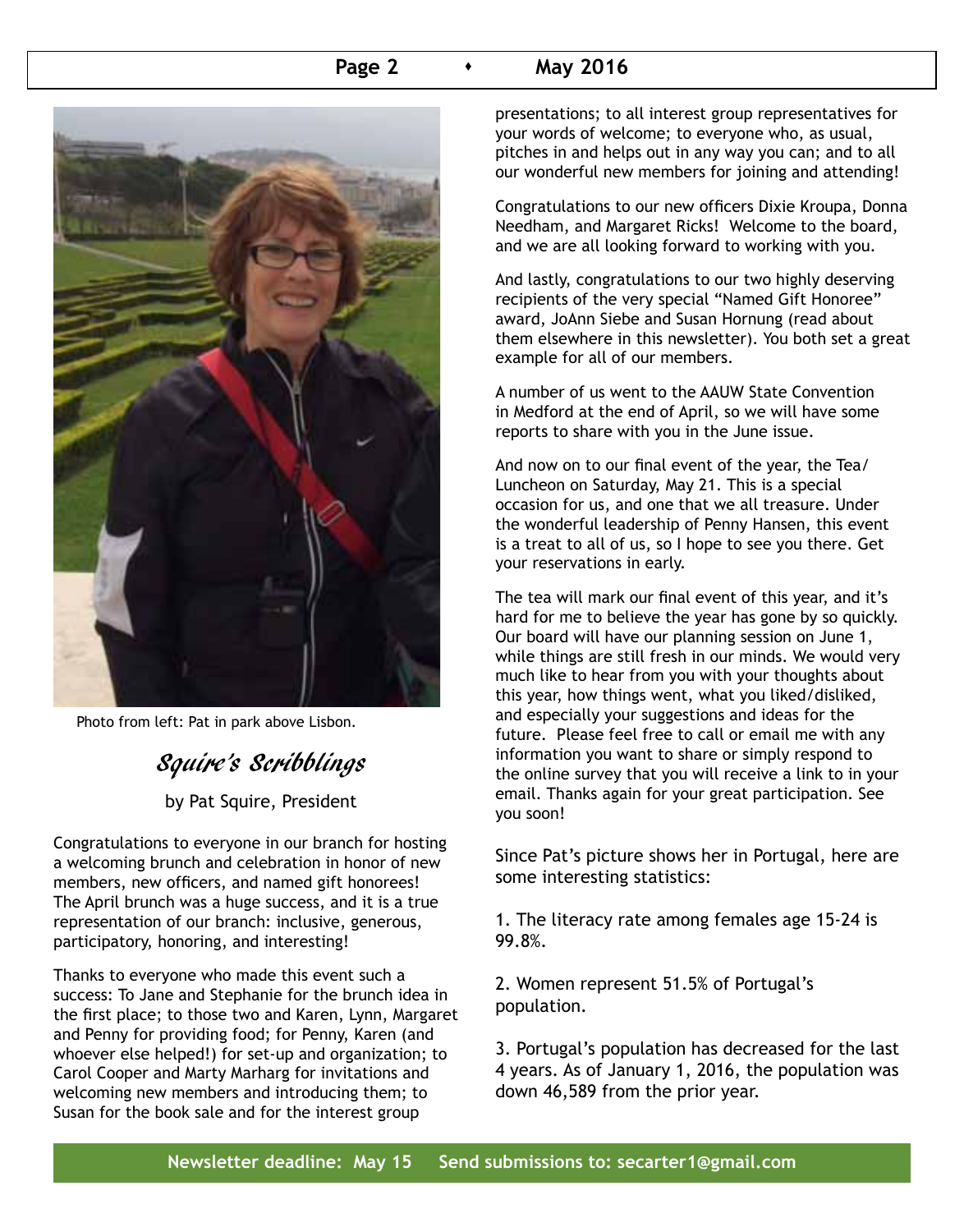## Named Gift Honorees

by Jane Taft

At the April brunch, the Branch recognized the services of two members by designating them as Named Gift Honorees. They were presented with Certificates from Oregon State AAUW and with flowers.



Photo: Board members surprised JoAnn with her nomination at her home.

JoAnn Siebe was unable to attend the brunch due to recovery from surgery. She was honored for her services as Vice President for Membership for the past three years. Under her leadership, branch membership has increased steadily, with between 15 and 20 joining since March of last year. She instituted a membership committee, revived the assignment of volunteers to mentor new members, and focused on retention.

JoAnn applied her professional expertise in marketing and in coaching groups undergoing changes to the board, facilitating a strategic planning session. In addition, she arranged for the branch to staff a booth at the Lake Oswego Farmer's Market, providing an opportunity to increase the public presence of AAUW. Several new members were recruited from this event.

JoAnn is newly retired from both her consulting practice and her service on the marketing faculty at Portland State. Karen Rottink presented the award in absentia, since Donna was unable to be present for health reasons. The Awards committee went to her home to deliver her certificate and flowers.



Photo: Lynn Rothert presents Susan Hornung with her certificate and bouquet while Jane Taft and Karen Rottink look on.

Susan Hornung was honored with the first "lifetime achievement award." Susan joined the branch soon after moving to Lake Oswego in the early 1981. Over the years, she has served ably as membership VP, newsletter editor, and president. She has hosted galas and opened her house for many other activities.

As an enthusiastic supporter of AAUW's services to women and girls, she has run the book sale for many years, raising a great deal of money for scholarships and AAUW Funds. She has served on the State Board as librarian and as North Central District Director. Susan has been involved in book, bridge and eating groups. She chaired the movie group for 10 years and Eat Ethnic for 15, and is now on board as interest group chair.

In addition to her AAUW involvement, Susan had a successful career in purchasing at TechTronics while raising two sons. She now enjoys being a grandmother of three preschoolers who live in California and New Mexico.

Since retiring, she has been a volunteer at OPB and the Lake Oswego Library, serves as a tour guide and speaker for the Japanese Garden, and volunteers to prepare taxes through the AARP. She is on the board of the Senior Studies Institute at Portland Community College.

The travel bug bit her when she spent her Junior year in Beirut. She then served with USO during the Vietnam War. The list of countries she and Ken have visited is rapidly approaching triple digits.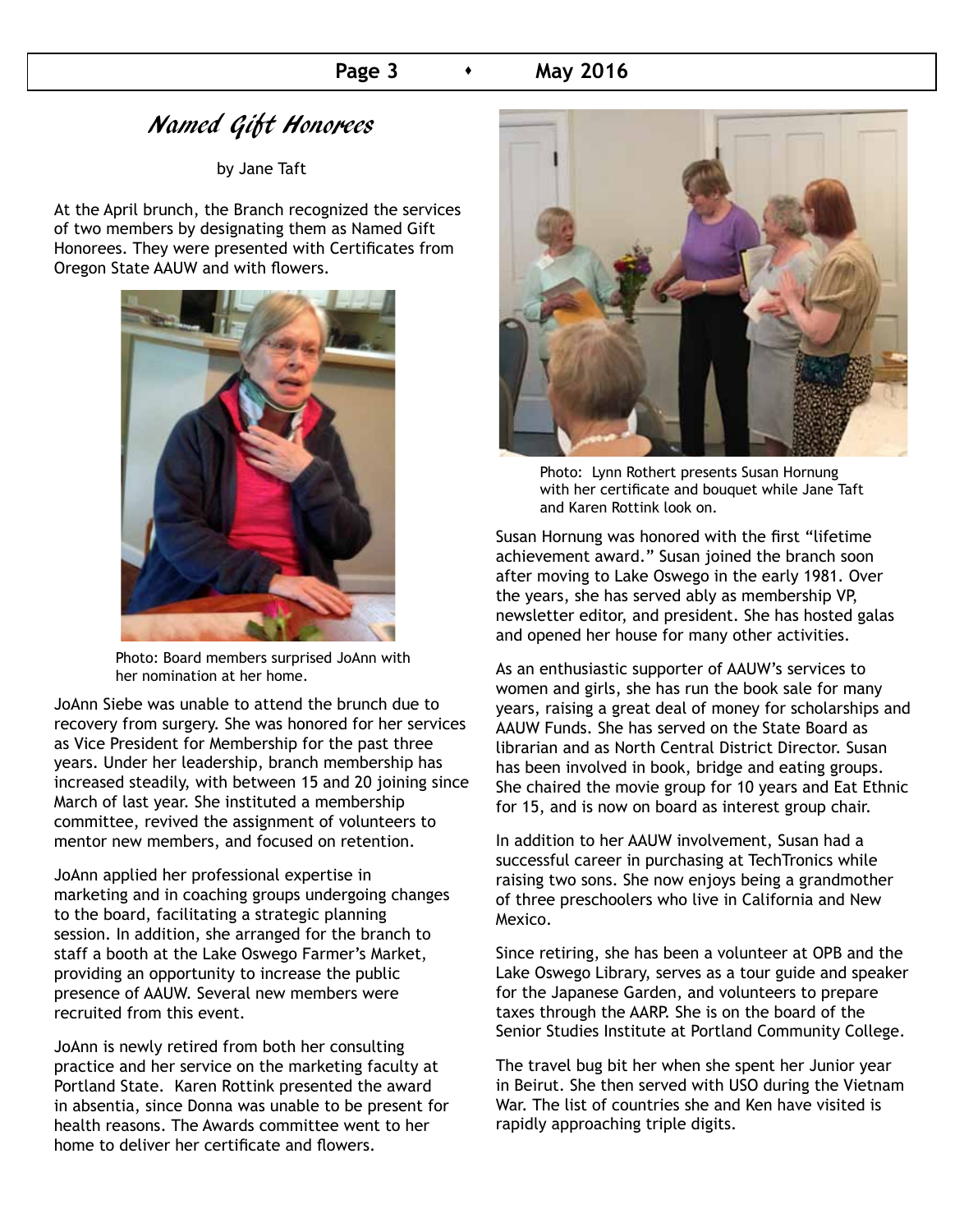#### **Page 4 A May 2016**



# Marlene Orchard - Science Teacher and Animal Lover

By Karen Rottink

New member Marlene Orchard is enthusiastic about riding her mule Cricket. She has horses too. Marlene is an avid supporter of the use of public lands for horse riding. For many years, she and her husband Del (a retired veterinarian) have performed wilderness trail maintenance using manual cross cut saws. Marlene served on the Board of Back Country Horsemen of Oregon for six years.

Oregon State University awarded Marlene a B.S. degree. She earned an additional fifth year certificate. During her career as a science teacher, she taught at Markham Middle School, George Middle School, and Roosevelt High School. For four years, she also taught science in Canada.



Early in her career, Marlene did oceanographic research on the Oregon coast. Her research on beach organisms helped to show that a proposed coal fired plant would instead. She also did tissue culture research at Colorado State University on the sudden death of cattle in feedlots.

Marlene has two daughters and four granddaughters. Kim Ann, her husband and daughters live in Wilsonville. Tracy, her husband and four dogs are in Wisconsin.

Being an adventurous woman, Marlene rafted the Colorado River extensively after retiring.

AAUW is attractive to Marlene because we offer member education and the opportunity to meet new people. She enjoyed the Edward Curtis presentation by Dawn Boone so much that she attended both the 10:00 a.m. session and noon repeat session. Introduce yourself to Marlene and enjoy her friendly enthusiasm!

# Win Free National Membership

AAUW national dues represents \$49 of your membership fee. Our branch is eligible to receive 5 free national memberships. Send in the renewal of your membership no later than June 15 to be entered into a drawing for one of the free national memberships. If you win, the national part of your payment will be refunded.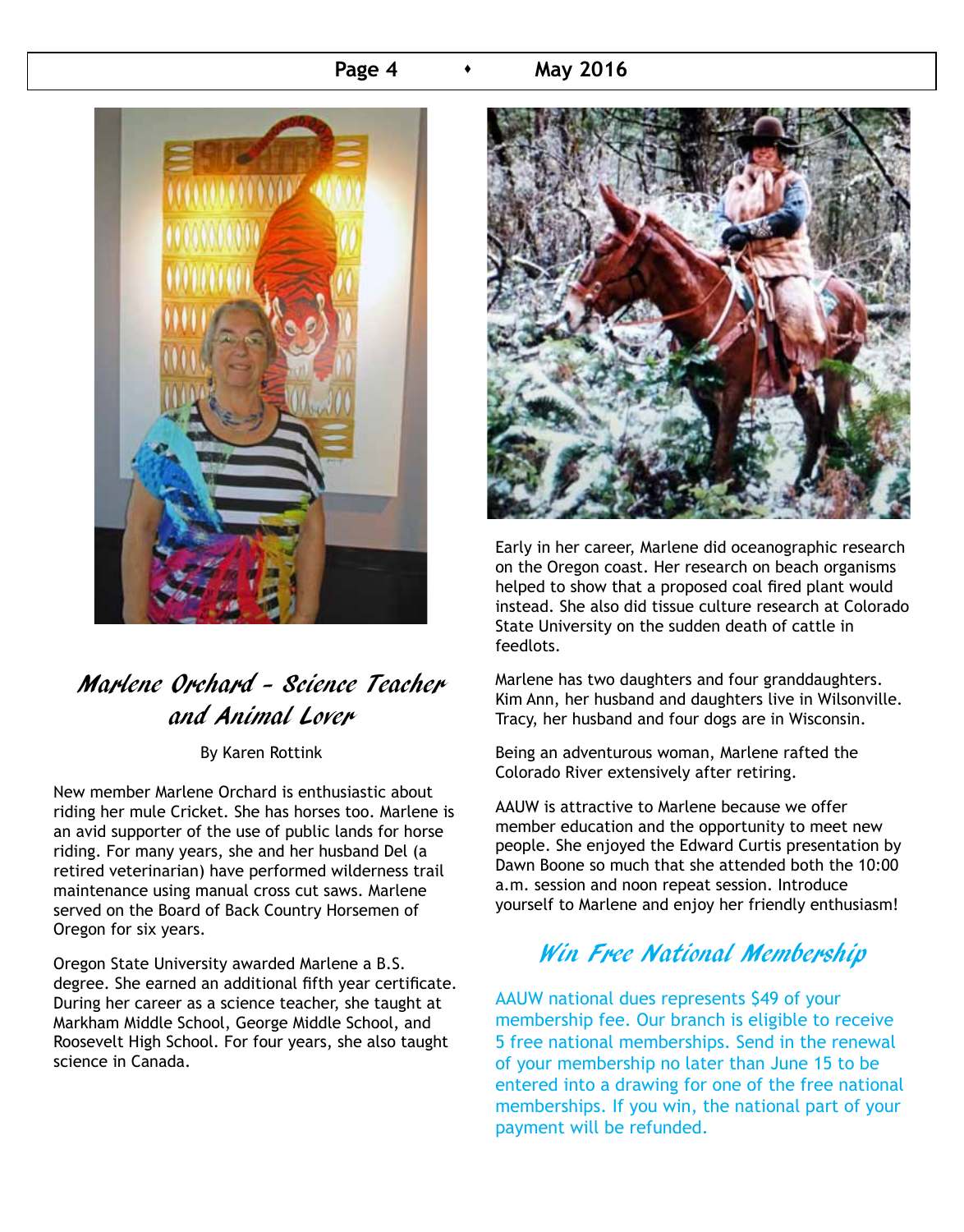# **Page 5 • April 2016**

## AAUW Lake Oswego Branch Membership Application and Dues Statement 2016-17

Please print. Highlight any additions, changes or corrections.

| Please put additional degrees on back of page or add note.                                                                                                                                                                                                                               |                                                                                                                                                                                                                                                                                 |                                                                                                                                                                                                                                                                                                                                                                                         |  |  |  |  |  |  |  |
|------------------------------------------------------------------------------------------------------------------------------------------------------------------------------------------------------------------------------------------------------------------------------------------|---------------------------------------------------------------------------------------------------------------------------------------------------------------------------------------------------------------------------------------------------------------------------------|-----------------------------------------------------------------------------------------------------------------------------------------------------------------------------------------------------------------------------------------------------------------------------------------------------------------------------------------------------------------------------------------|--|--|--|--|--|--|--|
| $\Box$ New                                                                                                                                                                                                                                                                               | $\Box$ Renewing $\Box$ Life $\Box$ Honorary Life $\Box$ Dual                                                                                                                                                                                                                    | $\Box$ Student                                                                                                                                                                                                                                                                                                                                                                          |  |  |  |  |  |  |  |
| Please make checks payable to: AAUW Lake Oswego Branch<br>Send checks to: Anne Redman, LOAAUW, PO Box 416, Marylhurst, OR 97036                                                                                                                                                          |                                                                                                                                                                                                                                                                                 |                                                                                                                                                                                                                                                                                                                                                                                         |  |  |  |  |  |  |  |
| \$49 National Association Dues<br>\$16 State Dues<br>\$17 Branch Dues<br>------------------------<br>\$82 Total Dues*                                                                                                                                                                    |                                                                                                                                                                                                                                                                                 | *\$46 of your annual dues is tax deductible.<br>\$3 supports our lobby efforts and \$1 is for<br>the Oregon Newsletter. Your dues may be<br>deductible as a business expense.                                                                                                                                                                                                           |  |  |  |  |  |  |  |
| \$25 Student Affiliate Dues**                                                                                                                                                                                                                                                            |                                                                                                                                                                                                                                                                                 | **Student dues (undergraduate only) \$16 is<br>tax deductible.                                                                                                                                                                                                                                                                                                                          |  |  |  |  |  |  |  |
| Amount enclosed ___________<br>Check $#$                                                                                                                                                                                                                                                 |                                                                                                                                                                                                                                                                                 |                                                                                                                                                                                                                                                                                                                                                                                         |  |  |  |  |  |  |  |
| Participate! Share your skills and talents.                                                                                                                                                                                                                                              |                                                                                                                                                                                                                                                                                 |                                                                                                                                                                                                                                                                                                                                                                                         |  |  |  |  |  |  |  |
| <b>SKILLS</b><br>Design/Graphics<br>Computer<br>Database Management<br><b>Website Maintenance</b><br><b>Desktop Publishing</b><br>Newsletter Editor<br>Photography<br>Writing/Editing<br><b>Table Decoration</b><br><b>Food Preparation</b><br><b>Fund Raising</b><br>Other_____________ | <b>BRANCH SUPPORT</b><br>Monthly programs & Events<br>_Set up/Take Down<br><b>Greeter at Events</b><br>Program Ideas<br>Newsletter Distribution<br><b>Publicity Distribution</b><br><b>Directory Management</b><br><b>Food Preparation</b><br>Holiday Gala<br>New Member Friend | <b>INTEREST GROUPS</b><br><b>Book Groups</b><br>____ 2nd Wednesday - Mystery - noon<br>____ 4th Tuesday - morning<br>_____ 4th Thursday - evening<br>___ 4th Friday - morning<br><b>Bridge Groups</b><br>____ Laffalot, 2nd, 4th Monday<br>3rd Wednesday<br>Other<br>___ Delightful Dining<br>____ Explore Northwest<br>_____ Lunch Bunch - 3rd Tuesday<br><b>Portland Center Stage</b> |  |  |  |  |  |  |  |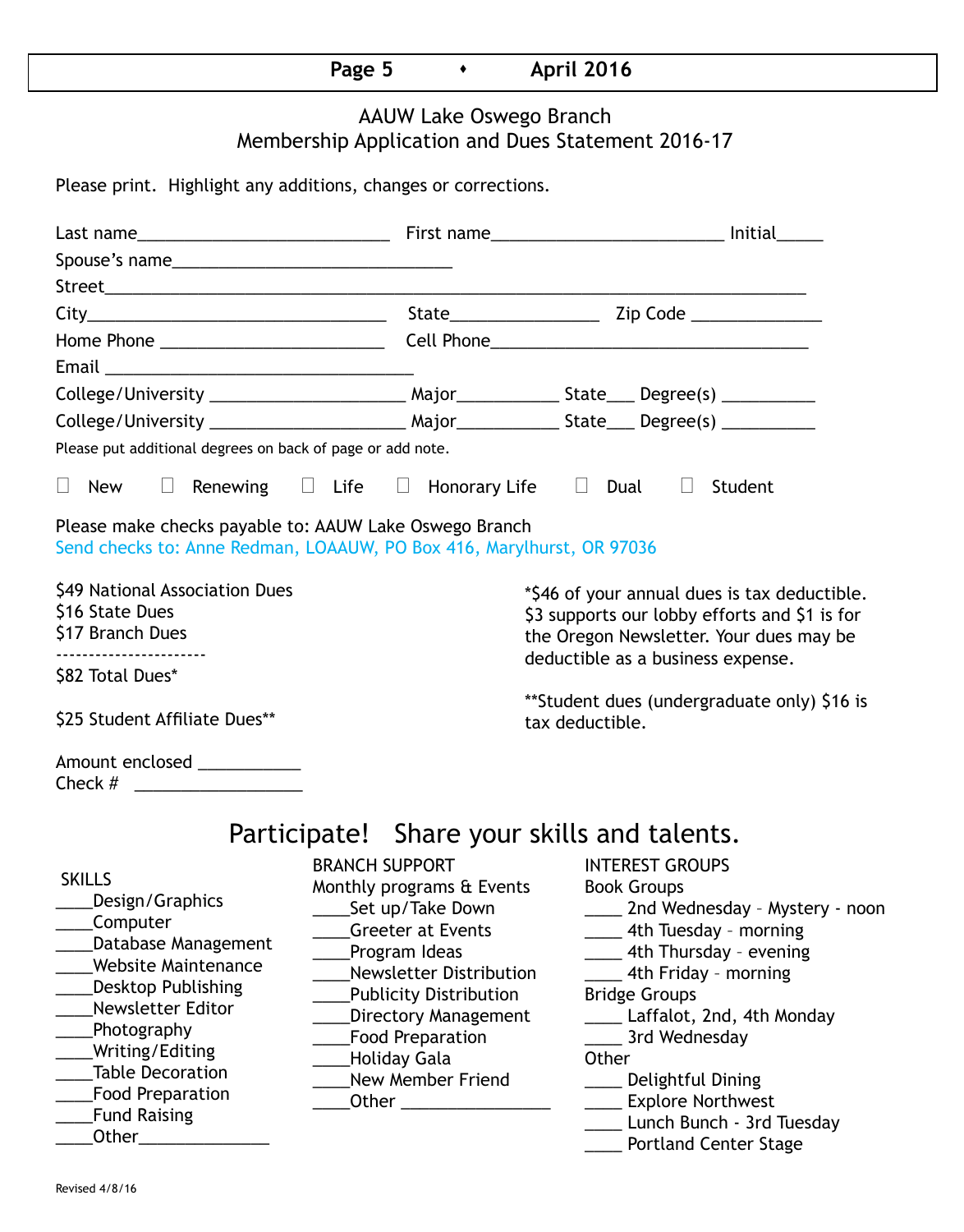### **Page 6**  $\longrightarrow$  **May 2016**

### 2016 LO AAUW Donation Form

Name was also as  $\sim$  100  $\mu$  and  $\mu$  and  $\mu$  and  $\mu$  and  $\mu$  and  $\mu$  and  $\mu$ 

Address \_\_\_\_\_\_\_\_\_\_\_\_\_\_\_\_\_\_\_\_\_\_\_\_\_\_\_\_\_\_\_\_\_\_\_\_\_\_\_\_\_\_\_\_\_\_\_\_\_\_ City/State/Zip 2000 and 2000 and 2000 and 2000 and 2000 and 2000 and 2000 and 2000 and 2000 and 200

**LOCAL SCHOLARSHIP DONATION:**

\$\_\_\_\_\_\_\_\_\_\_\_ Donation Amount **—** Write check to *Lake Oswego AAUW* PLEASE NOTE: THIS DONATION IS **NOT** TAX DEDUCTIBLE

#### **NATIONAL AAUW FUNDS DONATION:**

\$\_\_\_\_\_\_\_\_\_\_\_ Donation Amount **—** Write check to *AAUW Funds*

ALL NATIONAL CONTRIBUTIONS ARE FULLY TAX DEDUCTIBLE

Giving unrestricted gifts to AAUW FUNDS (#9110) provides support where needed most, but you can choose a specific fund:

**[ ] #9110 General Foundation Support — Allocated where most needed** 

[ ] #9170 Eleanor Roosevelt Fund **—** Supports AAUW research studies

[ ] #4337 Public Policy Fund **—** Supports advocacy for laws fair to women

[ ] #3999 Legal Advocacy Fund **—** Supports legal rights for those facing discrimination

[ ] #4339 Leadership Programs Fund **—** Supports programs like NCCWSL

[ ] AAUW National Tech Trek Program

Gifts of \$100–\$174 confer membership in the Oregon Century Club Gifts of \$175 or above confer membership in the Oregon Century Club Plus

Gifts of \$25 or more to either local scholarship or AAUW Funds may be designated to honor a friend or loved one.

This gift is a memorial (deceased) to \_\_\_\_\_\_\_\_\_\_\_\_\_\_\_\_\_\_\_\_\_\_\_\_\_\_\_\_\_\_\_\_\_\_

This gift is a tribute (living) to \_\_\_\_\_\_\_\_\_\_\_\_\_\_\_\_\_\_\_\_\_\_\_\_\_\_\_\_\_\_\_\_\_\_

Acknowledgement should be sent to:

Name \_\_\_\_\_\_\_\_\_\_\_\_\_\_\_\_\_\_\_\_\_\_\_\_\_\_\_\_\_\_\_\_\_\_\_\_\_\_\_\_\_\_\_\_\_\_\_\_\_\_\_\_

Address \_\_\_\_\_\_\_\_\_\_\_\_\_\_\_\_\_\_\_\_\_\_\_\_\_\_\_\_\_\_\_\_\_\_\_\_\_\_\_\_\_\_\_\_\_\_\_\_\_\_

**Send this form and check to: LO AAUW, PO Box 416, Marylhurst, Oregon 97036**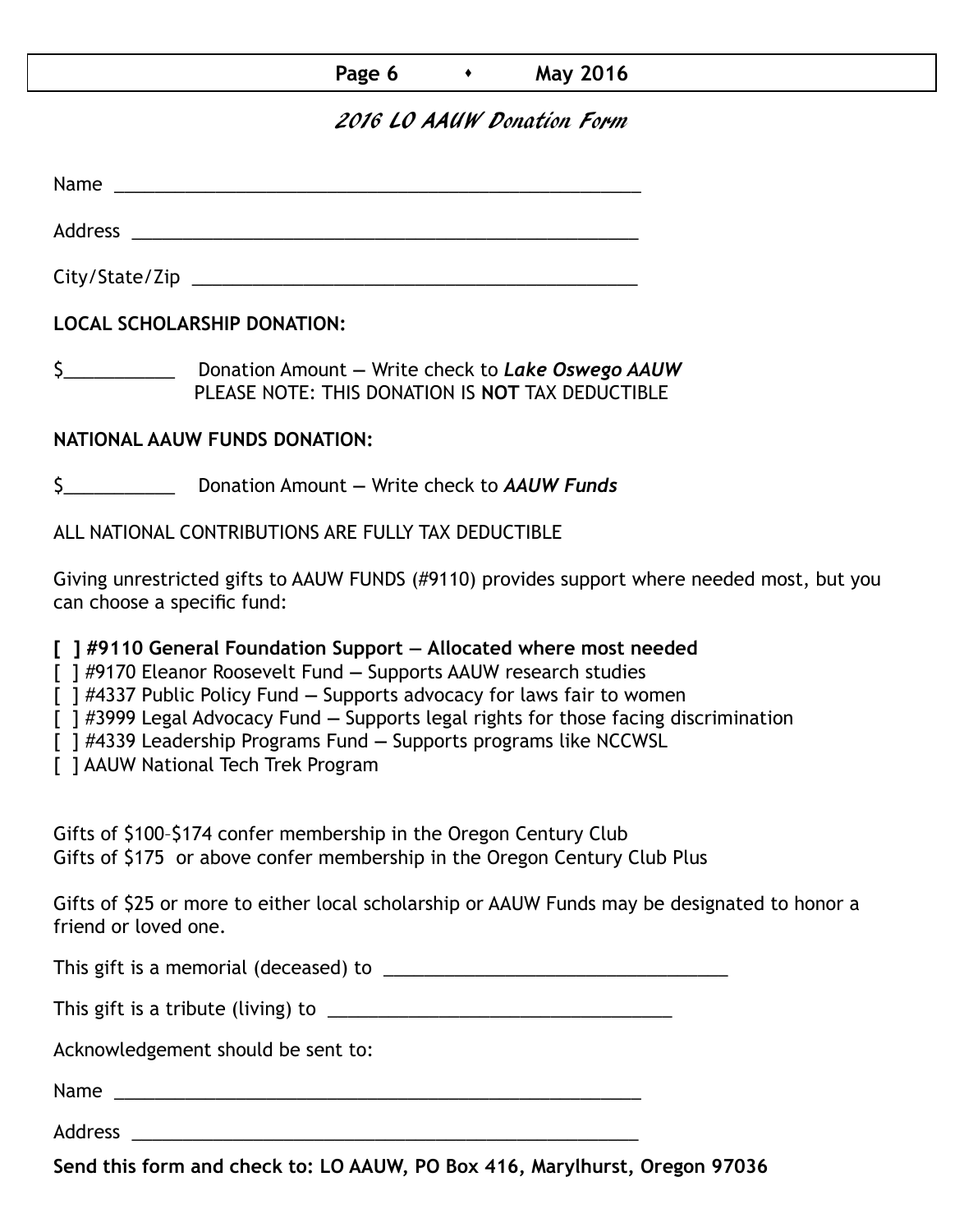#### **Page 7 •** May 2016

### Interest Group Activities

**Fourth Tuesday Books 4th Tuesday at 11:00 a.m.**

Date: May 24

Book: *Water's Edge* by Sarah Gruen Location: Szechuan Kitchen, Lake Oswego For more information, contact Dixie Kroupa, (503) 697-8028, dixie.kroupa@comcast.net

#### **Murder by the Book 2nd Wednesday at 12:00 p.m.**

Date: May 11

Book: *The Rest is Silence* by James R. Benn Location: 4949 Meadows Rd., Suite 400, Lake Oswego

Leader: Cackie Kyle

Bring your lunch, refreshments provided. For more information, contact Jane Taft, (503) 742-1653, taft.jane@gmail.com or Stephanie Carter, (971) 285-5882, secarter1@gmail.com

#### **Interpretive Books 3rd Thursday at 9:30 a.m.**

Date: May 19

Book: *Facing West from California Shores by Walt Whitman; The Golden West* by Daniel Fuchs Leader: Bettirae Willis Hostess: Connie Irwin For more information, contact Laura Eyer, (503) 982-3522, eyerlaura@gmail.com or Linda Watkins, (503) 694-2334, l.and.m.watkins@gmail. com

#### **Thursday Evening Books 4th Thursday at 7:30 p.m.**

Date: May 26

Book: *The Storied Life of A.J. Fikry* by Gabrielle Zevin

Introduction & Hostess: Barbara McDonald For more information, contact Sandra Hoover, (503) 707-2984, sandraleehoover@comcast.net or Suzanne Kaveckis, (503) 678-1641, smkaveckis@icloud.com

#### **Friday Books 4th Friday at 10:00 a.m.**

Date: May 27 Book: *Redeployment* by Phil Klay Location: West Linn Public Library (Bamboo Room) Leader: Ann Meyer For more information, contact Irene Romero, (503) 657-6159, ireneromero@mac.com

#### **Portland Center Stage Date and Time Vary**

Season ticket holders for the Portland Center Stage's Thursday matinees will enjoy a year of musicals, dramas and comedies. For more information, contact Betty Barber, (503) 675-0594, barberbc@yahoo.com

#### **Laffalot Bridge 2nd & 4th Mondays at 1:00 p.m.**

Date: May 9 & 23

If you would like to join or be added to the substitute list or for more information, contact Bettirae Willis, (503) 891-6232 (cell), bewillis@ easystreet.net

#### **Third Wednesday Bridge 3rd Wednesday at 1:00 p.m.**

Date: May 18

If you would like to be added to the substitute list, or for more information, contact Penny Hansen, (503) 636-7255, pennyhansen@comcast.net

#### **Lunch Bunch 3rd Tuesday at 11:30 a.m.**

#### Date: May 17

Location: Broder Söder is a delightful Scandinavian café located at 8800 Southwest Oleson Road, Portland, OR 97223

All are welcome to this new lunch group. To be added to the email list or to RSVP please send an email to Terry Hyland at twh20eagle@comcast.net. For other questions contact Connie Irwin at (503) 459-3070.

#### **Delightful Dining Date Varies**

Date: June 4 at 6:00 p.m.

Enjoy Lebanese cuisine at the home of Stephanie Carter.

Delightful Dining is the group where members share the cooking and the costs. For more information, contact Jane Taft, (503) 742-1653, taft.jane@ gmail.com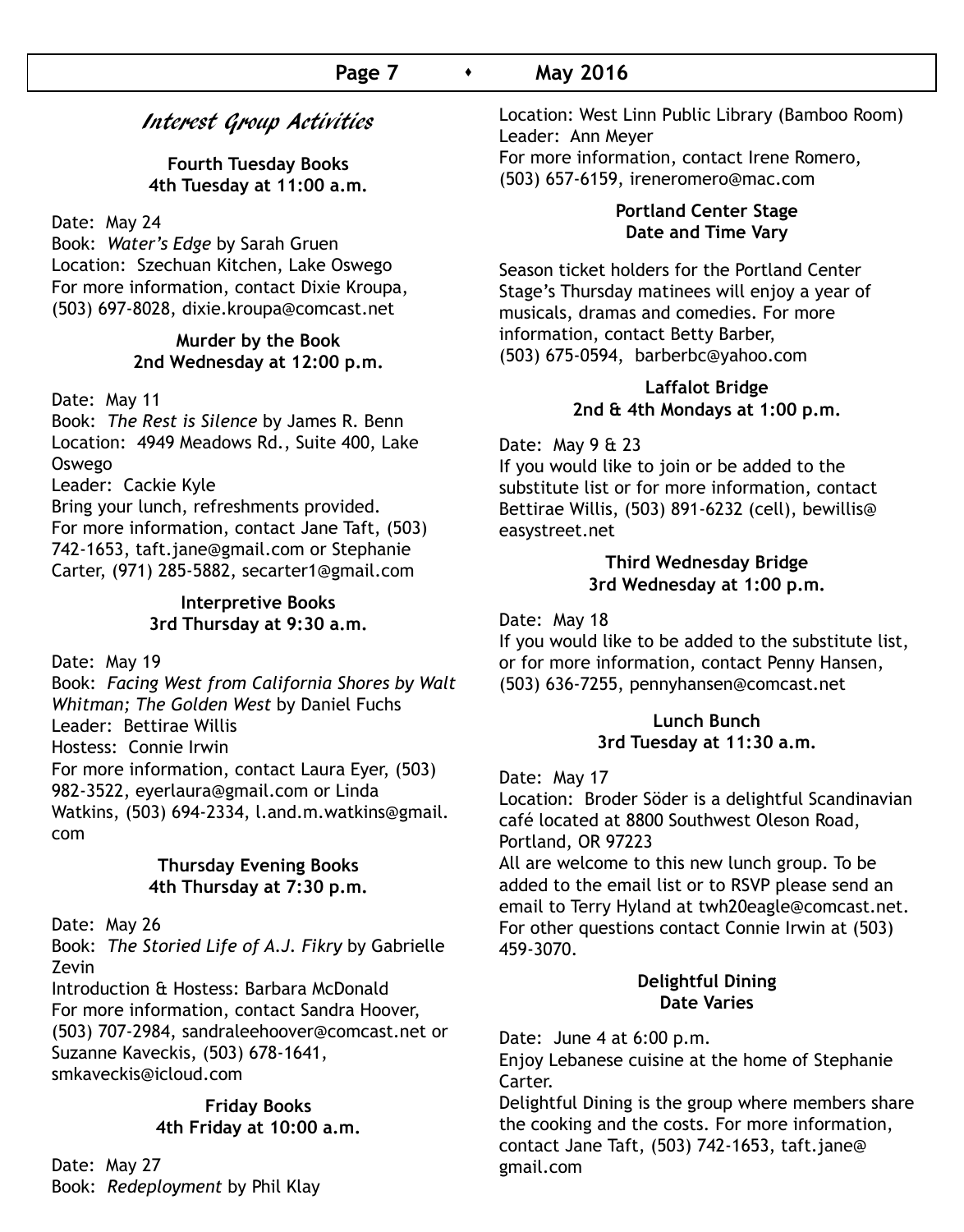|  | May 2016 |
|--|----------|
|--|----------|

| Sunday | Monday                    | Tuesday                           | Wednesday                           | Thursday                            | Friday                 | Saturday       |
|--------|---------------------------|-----------------------------------|-------------------------------------|-------------------------------------|------------------------|----------------|
| 1      | $\mathbf{2}$              | $\mathbf{3}$                      | $\overline{\mathbf{4}}$             | 5                                   | 6                      | $\overline{7}$ |
|        |                           |                                   | Board<br>Meeting                    |                                     |                        |                |
|        |                           |                                   |                                     |                                     |                        |                |
| 8      | 9                         | $10\,$                            | 11                                  | 12                                  | 13                     | 14             |
|        | Laffalot<br><b>Bridge</b> |                                   | Murder by<br>the<br>Book            |                                     |                        |                |
| 15     | 16                        | 17                                | 18                                  | 19                                  | $20\,$                 | 21             |
|        |                           | Lunch<br>Bunch                    | Third<br>Wednesday<br><b>Bridge</b> | Interpretive<br><b>Books</b>        | Friday<br><b>Books</b> | Annual Tea     |
| 22     | 23                        | 24                                | 25                                  | 26                                  | 27                     | 28             |
|        | Laffalot<br>Bridge        | Fourth<br>Tuesday<br><b>Books</b> |                                     | Thursday<br>Evening<br><b>Books</b> |                        |                |
| 29     | 30 <sup>°</sup>           | 31                                |                                     |                                     |                        |                |
|        |                           |                                   |                                     |                                     |                        |                |
|        |                           |                                   |                                     |                                     |                        |                |
|        |                           |                                   |                                     |                                     |                        |                |
|        |                           |                                   |                                     |                                     |                        |                |
|        |                           |                                   |                                     |                                     |                        |                |

### AAUW'S Mission

Advancing equity for women and girls through advocacy, education, philanthropy, and research.

### AAUW's Value Promise

By joining AAUW, you belong to a community that breaks through educational and economic barriers so that all women have a fair chance.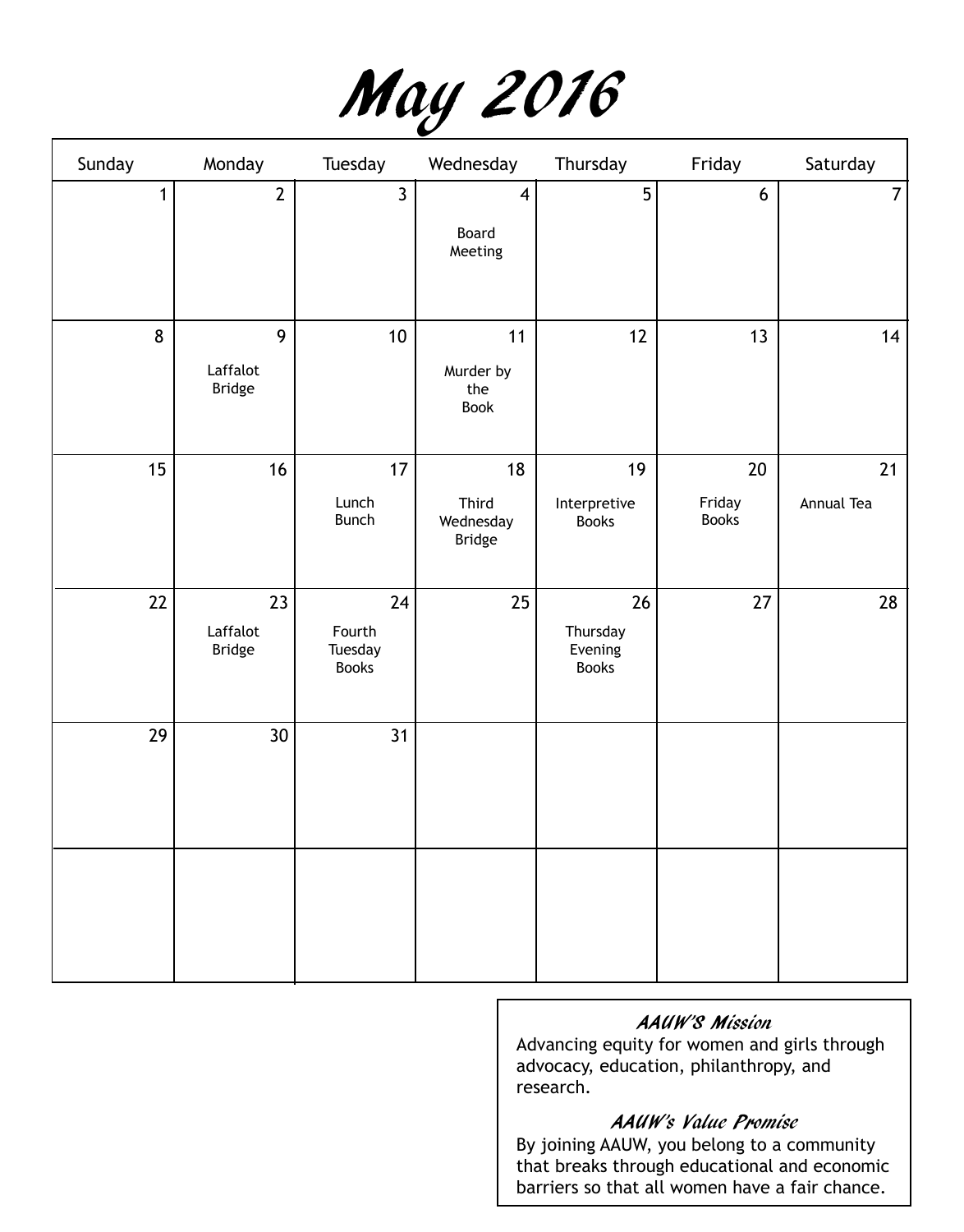### **Page 9**  $\rightarrow$  **May 2016**

# Memories from April Brunch



Photo: New member Sharon Callen and longtime member Annie Arkebauer explore brunch options.



Photo, from left: Betty Hittle, Ann Koegen, Carol Cooper, Sharon Callen, and Janice Evans.



Photo, from left: Irene Romero, Marlene Orchard, Karen Rottink, Betty Barber, Nancy Niland and Barbara McDonald.